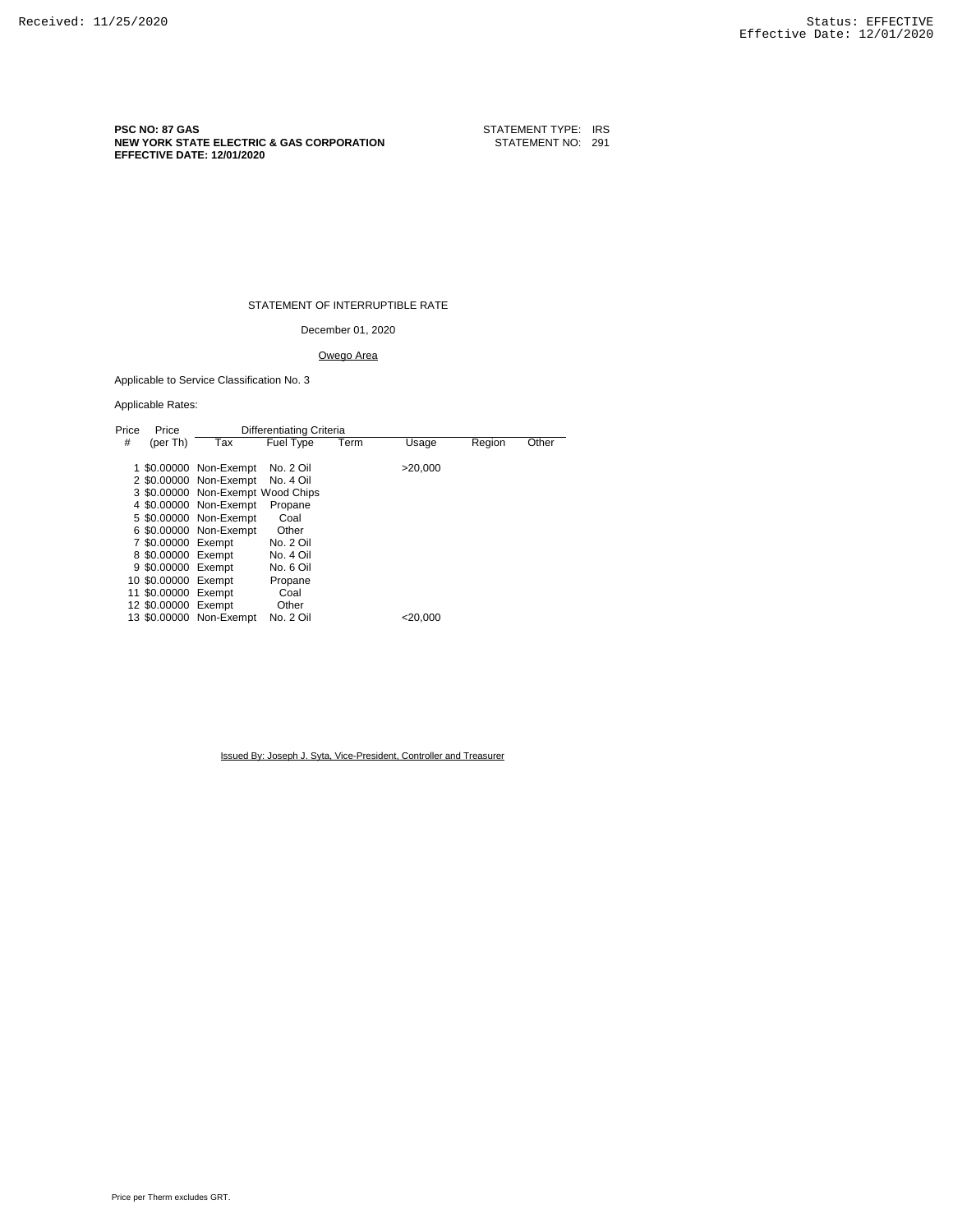### STATEMENT OF INTERRUPTIBLE RATE

December 01, 2020

# Goshen Area

Applicable to Service Classification No. 3

## Applicable Rates:

| Price | Price            |                      | Differentiating Criteria |      |             |        |             |
|-------|------------------|----------------------|--------------------------|------|-------------|--------|-------------|
| #     | (per Th)         | Tax                  | Fuel Type                | Term | Usage       | Region | Other       |
|       |                  |                      |                          |      |             |        |             |
| 1     |                  | \$0.00000 Non-Exempt | No. 2 Oil                |      | $<$ 100,000 |        |             |
| 2     |                  | \$0.00000 Non-Exempt | No. 2 Oil                |      | >100.000    |        |             |
| 3     |                  | \$0.00000 Non-Exempt | No. 4 Oil                |      |             |        |             |
| 4     |                  | \$0.00000 Non-Exempt | No. 2 Oil                |      |             |        | Summer Peak |
| 5     |                  | \$0.00000 Non-Exempt | No. 6 Oil                |      |             |        |             |
| 6     |                  | \$0.00000 Non-Exempt | Propane                  |      |             |        |             |
|       |                  | \$0.00000 Non-Exempt | Coal                     |      |             |        |             |
| 8     |                  | \$0.00000 Non-Exempt | Other                    |      |             |        |             |
| 9     | \$0.00000 Exempt |                      | No. 2 Oil                |      |             |        |             |
| 10    | \$0.00000 Exempt |                      | No. 4 Oil                |      |             |        |             |
| 11    | \$0.00000 Exempt |                      | No. 6 Oil                |      |             |        |             |
| 12    | \$0.00000 Exempt |                      | Propane                  |      |             |        |             |
| 13    | \$0.00000 Exempt |                      | Coal                     |      |             |        |             |
| 14    | \$0.00000 Exempt |                      | Other                    |      |             |        |             |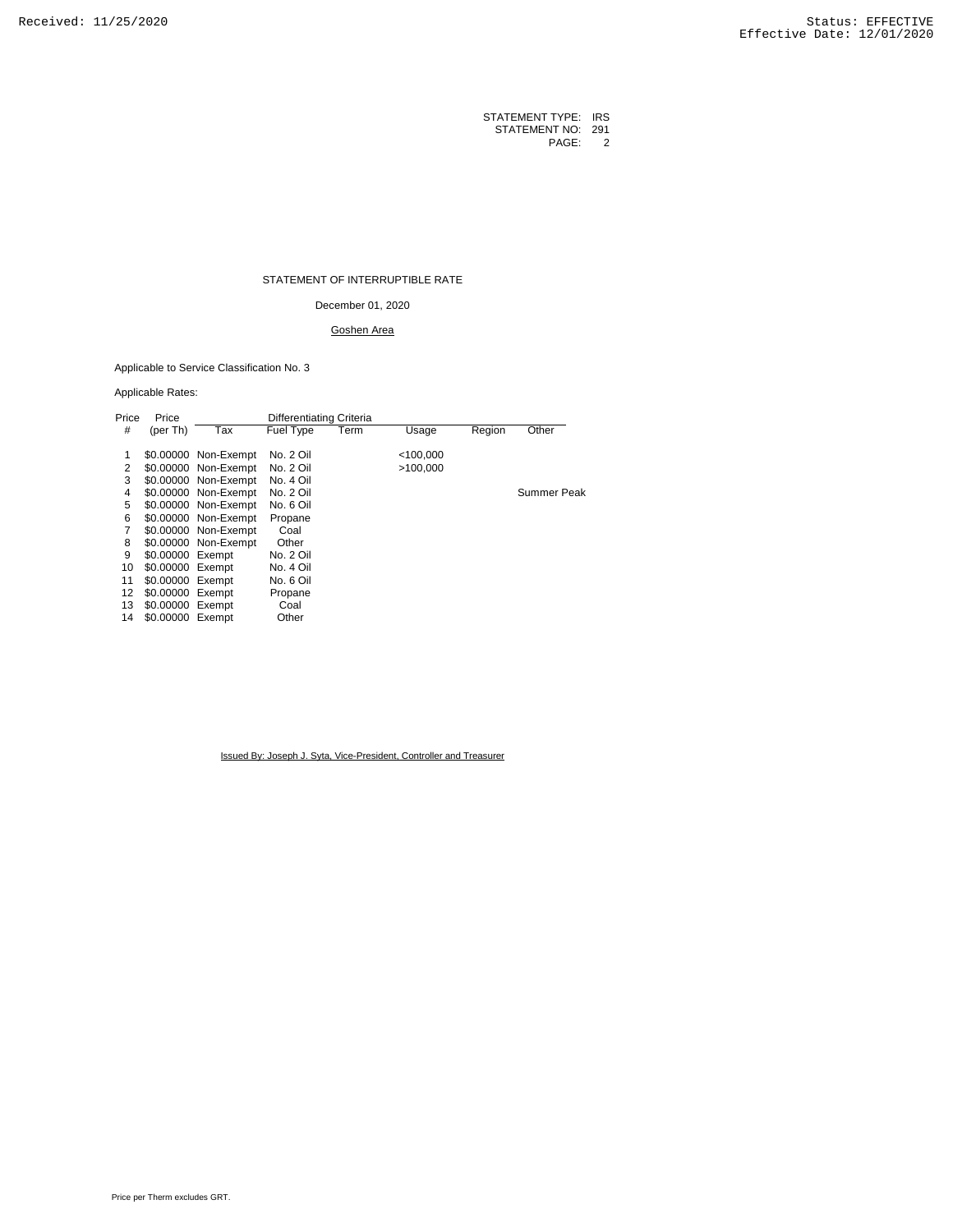#### STATEMENT OF INTERRUPTIBLE RATE

December 01, 2020

## Lockport Area

Applicable to Service Classification No. 3

Applicable Rates:

| Price          | Price            | Differentiating Criteria        |           |                       |                |        |       |  |
|----------------|------------------|---------------------------------|-----------|-----------------------|----------------|--------|-------|--|
| #              | (per Th)         | Tax                             | Fuel Type | Term                  | Usage          | Region | Other |  |
|                |                  |                                 |           |                       |                |        |       |  |
| 1              |                  | \$0.00000 Non-Exempt            |           | Waste Oil Summer Peak |                |        |       |  |
| $\overline{2}$ |                  | \$0.00000 Non-Exempt            | No. 2 Oil |                       | $<$ 20,000     |        |       |  |
| 3              |                  | \$0.00000 Non-Exempt            | No. 2 Oil |                       | >50,000        |        |       |  |
| 4              |                  | \$0.00000 Non-Exempt            | No. 6 Oil |                       | <50,000 Ann.   |        |       |  |
| 5              |                  | \$0.00000 Non-Exempt            | Propane   | Fall Peaking          | $<$ 10,000     |        |       |  |
| 6              |                  | \$0.00000 Non-Exempt Wood Chips |           |                       | >100,000       |        |       |  |
| 7              | \$0.00000 Exempt |                                 | No. 2 Oil |                       |                |        |       |  |
| 8              | \$0.00000 Exempt |                                 | No. 4 Oil |                       |                |        |       |  |
| 9              | \$0.00000 Exempt |                                 | No. 6 Oil |                       | >75,000        |        |       |  |
| 10             | \$0.00000 Exempt |                                 | Propane   |                       |                |        |       |  |
| 11             | \$0.00000 Exempt |                                 | Coal      |                       |                |        |       |  |
| 12             | \$0.00000 Exempt |                                 | Other     |                       |                |        |       |  |
| 13             |                  | \$0.00000 Non-Exempt            | No. 2 Oil |                       | 25,000-50,000  |        |       |  |
| 14             | \$0.00000 Exempt |                                 | No. 6 Oil |                       |                |        |       |  |
| 15             |                  | \$0.00000 Non-Exempt            | No. 2 Oil | Intermittent          |                |        |       |  |
| 16             |                  | \$0.00000 Non-Exempt            | No. 2 Oil |                       | <40,000        |        |       |  |
| 17             |                  | \$0.00000 Non-Exempt            | No. 2 Oil |                       | $<$ 25,000     |        |       |  |
| 18             |                  | \$0.00000 Non-Exempt            | No. 2 Oil |                       | $<$ 15,000     |        |       |  |
| 19             |                  | \$0.00000 Non-Exempt            | No. 6 Oil |                       | 50,000-100,000 |        |       |  |
| 20             |                  | \$0.00000 Non-Exempt            | No. 6 Oil |                       | < 50,000       |        |       |  |
| 21             |                  | \$0.00000 Non-Exempt            | Propane   | Monthly               |                |        |       |  |
| 22             |                  | \$0.00000 Non-Exempt            | No. 6 Oil | 1yr Term              | 50,000-100,000 |        |       |  |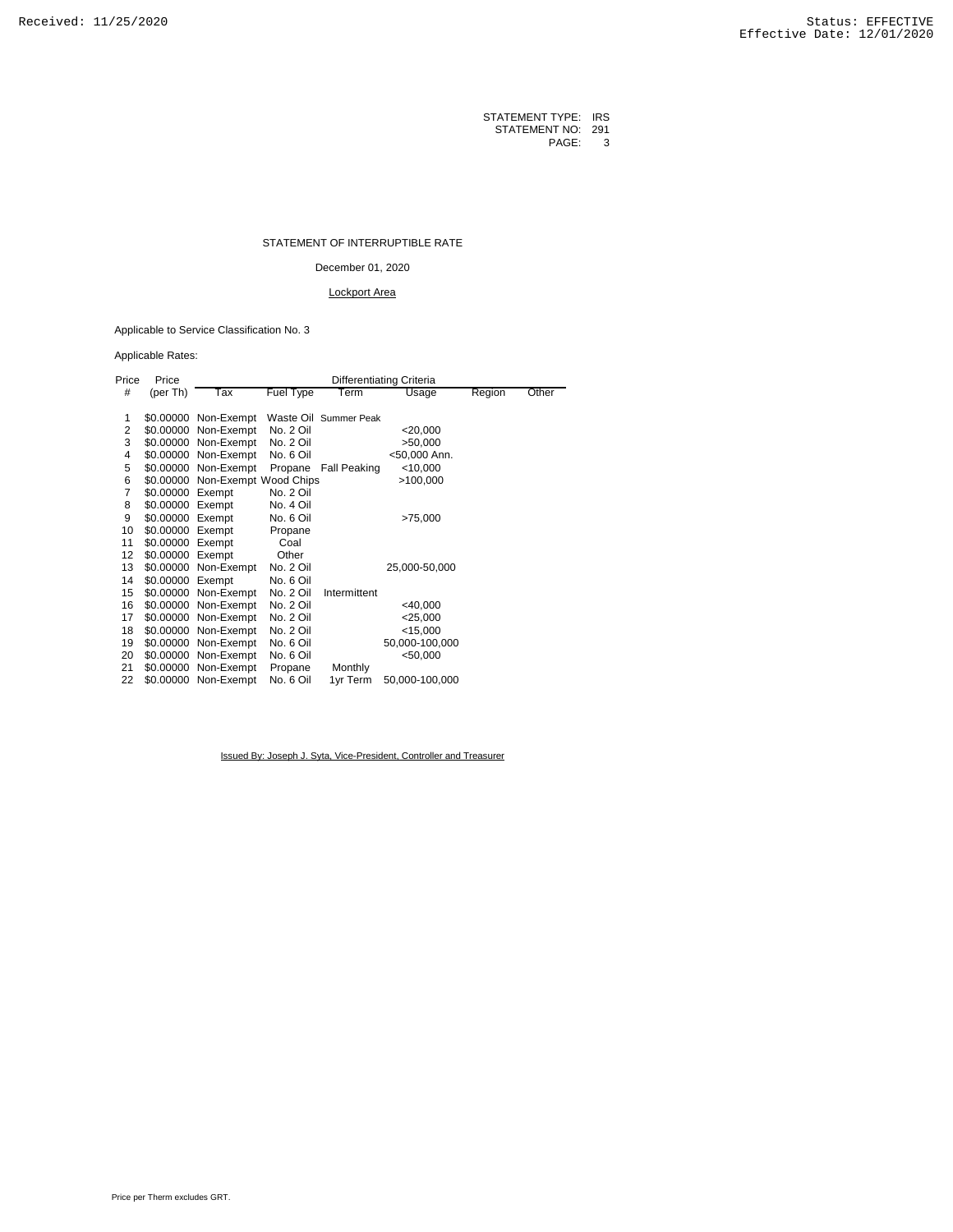| STATEMENT TYPE:   | <b>IRS</b> |
|-------------------|------------|
| STATEMENT NO: 291 |            |
| PAGE:             | 4          |

#### STATEMENT OF INTERRUPTIBLE RATE

## December 01, 2020

### Combined Area

## Applicable to Service Classification No. 3

Applicable Rates:

| Price          | Price     | Differentiating Criteria |                  |         |              |                 |  |
|----------------|-----------|--------------------------|------------------|---------|--------------|-----------------|--|
| #              | (per Th)  | Tax                      | <b>Fuel Type</b> | Term    | <b>Usage</b> | Region<br>Other |  |
|                |           |                          |                  |         |              |                 |  |
| 1              | \$0.00000 | Non-Exempt               | No. 2 Oil        |         | 45k-100k     |                 |  |
| $\overline{2}$ | \$0.00000 | Non-Exempt               | No. 2 Oil        |         | >100k        |                 |  |
| 3              | \$0.00000 | Non-Exempt               | No. 4 Oil        |         |              |                 |  |
| 4              | \$0.00000 | Non-Exempt               | No. 6 Oil        |         | $50k$        |                 |  |
| 5              | \$0.00000 | Non-Exempt               | Propane          |         | < 10k        |                 |  |
| 6              | \$0.00000 | Non-Exempt               | No. 2 Oil        |         | Summer Fixed |                 |  |
| $\overline{7}$ | \$0.00000 | Non-Exempt               | No. 2 Oil        |         | 40k-45k      |                 |  |
| 8              | \$0.00000 | Exempt                   | No. 2 Oil        |         | >15k         |                 |  |
| 9              | \$0.00000 | Exempt                   | No. 2 Oil        |         | >225k        | Plattsburgh     |  |
| 10             | \$0.00000 | Exempt                   | No. 2 Oil        |         | $8 - 15k$    |                 |  |
| 11             | \$0.00000 | Exempt                   | No. 4 Oil        |         |              |                 |  |
| 12             | \$0.00000 | Exempt                   | No. 6 Oil        |         | $<$ 200 $k$  |                 |  |
| 13             | \$0.00000 | Exempt                   | No. 2 Oil        | Monthly | >200k        |                 |  |
| 14             | \$0.00000 | Exempt                   | Propane          |         |              |                 |  |
| 15             | \$0.00000 | Exempt                   | Coal             |         |              |                 |  |
| 16             | \$0.00000 | Exempt                   | No. 6 Oil        |         | $<$ 100 $k$  |                 |  |
| 17             | \$0.00000 | Non-Exempt               | No. 2 Oil        | Monthly | >150k        |                 |  |
| 18             | \$0.00000 | Non-Exempt               | No. 2 Oil        |         | >80k         | Summer Peak     |  |
| 19             | \$0.00000 | Non-Exempt               | No. 2 Oil        |         | <80k         | Summer Peak     |  |
| 20             | \$0.00000 | Non-Exempt               | No. 2 Oil        |         | >230k        |                 |  |
| 21             | \$0.00000 | Non-Exempt               | No. 2 Oil        |         | $<$ 20 $k$   |                 |  |
| 22             | \$0.00000 | Non-Exempt               | No. 2 Oil        |         | >200k        |                 |  |
| 23             | \$0.00000 | Non-Exempt               | No. 6 Oil        |         |              |                 |  |
| 24             | \$0.00000 | Non-Exempt               | No. 2 Oil        |         | $20 - 40k$   |                 |  |
| 25             | \$0.00000 | Non-Exempt               | Propane          |         | >10k         |                 |  |
| 26             | \$0.00000 | Exempt                   | No. 2 Oil        |         | <8k          |                 |  |
|                |           |                          |                  |         |              |                 |  |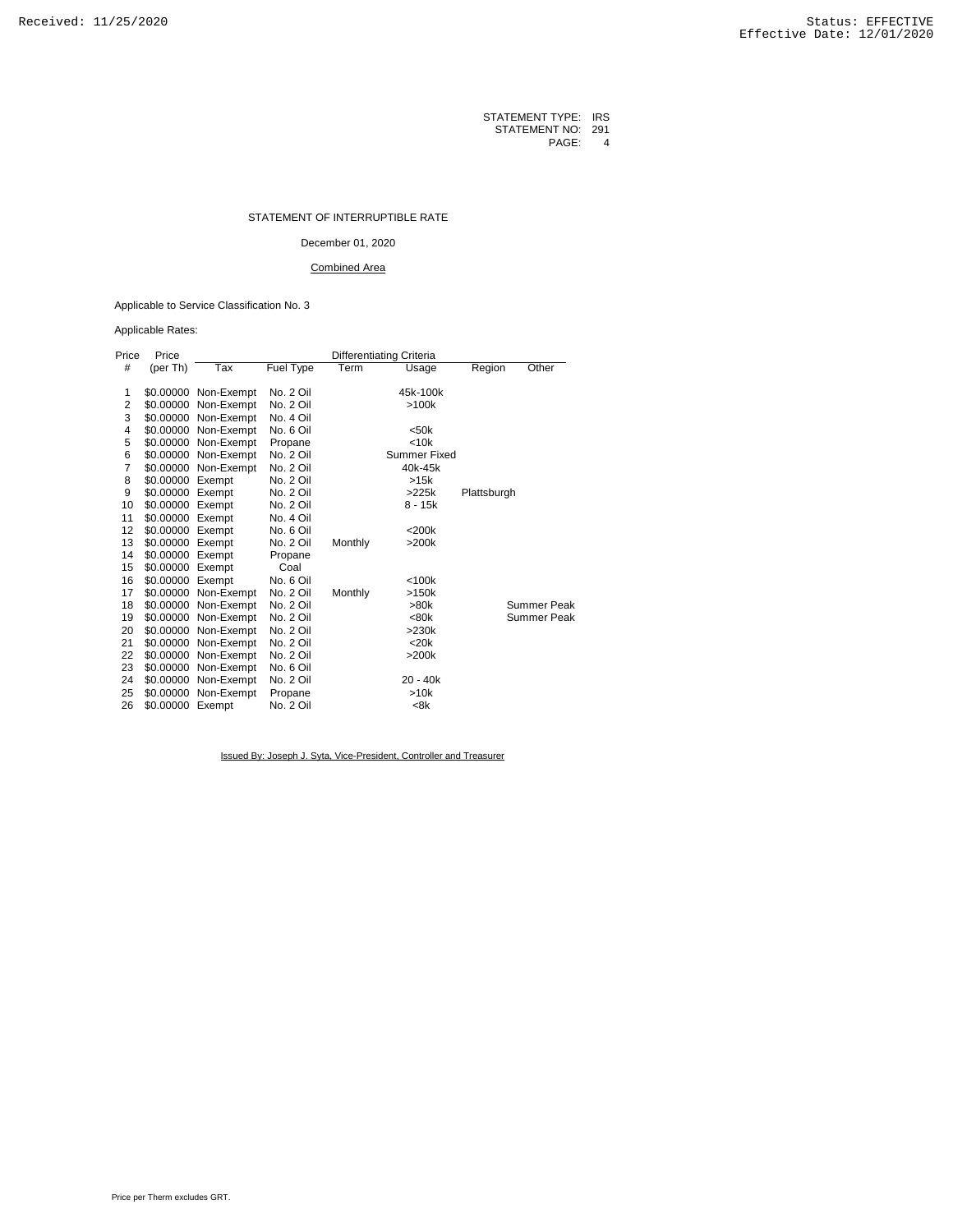#### STATEMENT OF INTERRUPTIBLE RATE

December 01, 2020

## Binghamton Area

Applicable to Service Classification No. 3

## Applicable Rates:

| Price | Price            | Differentiating Criteria |                   |         |              |        |       |
|-------|------------------|--------------------------|-------------------|---------|--------------|--------|-------|
| #     | (per Th)         | Tax                      | Fuel Type         | Term    | Usage        | Region | Other |
|       |                  |                          |                   |         |              |        |       |
| 1     |                  | \$0.00000 Non-Exempt     | No. 2 Oil         | Monthly | < 75k        |        |       |
| 2     |                  | \$0.00000 Non-Exempt     | No. 4 Oil         |         |              |        |       |
| 3     |                  | \$0.00000 Non-Exempt     | No. 2 Oil         |         | >1,000,000   |        |       |
| 4     |                  | \$0.00000 Non-Exempt     | Propane           |         |              |        |       |
| 5     |                  | \$0.00000 Non-Exempt     | Coal              |         |              |        |       |
| 6     |                  | \$0.00000 Non-Exempt     | Other             |         |              |        |       |
| 7     | \$0.00000 Exempt |                          | No. 2 Oil         |         |              |        |       |
| 8     | \$0.00000 Exempt |                          | No. 4 Oil         |         |              |        |       |
| 9     | \$0.00000 Exempt |                          | No. 6 Oil         |         |              |        |       |
| 10    | \$0.00000 Exempt |                          | Propane           |         |              |        |       |
| 11    | \$0.00000 Exempt |                          | <b>Wood Chips</b> |         |              |        |       |
| 12    | \$0.00000 Exempt |                          | Other             |         |              |        |       |
| 13    |                  | \$0.00000 Non-Exempt     | <b>LDC</b>        | Monthly | >75k         |        |       |
| 14    |                  | \$0.00000 Non-Exempt     | No. 2 Oil         | Monthly | 100k-175k    |        |       |
| 15    |                  | \$0.00000 Non-Exempt     | No. 2 Oil         | Monthly | 175k-225k    |        |       |
| 16    | \$0.00000        | Non-Exempt               | No. 2 Oil         | 1 year  | 75k-100k     |        |       |
| 17    |                  | \$0.00000 Non-Exempt     | No. 4 Oil         | 1 year  |              |        |       |
| 18    |                  | \$0.00000 Non-Exempt     |                   | Monthly | Intermittent |        |       |
| 19    |                  | \$0.00000 Non-Exempt     | No. 2 Oil         | Monthly | >225,000     |        |       |
|       |                  |                          |                   |         |              |        |       |